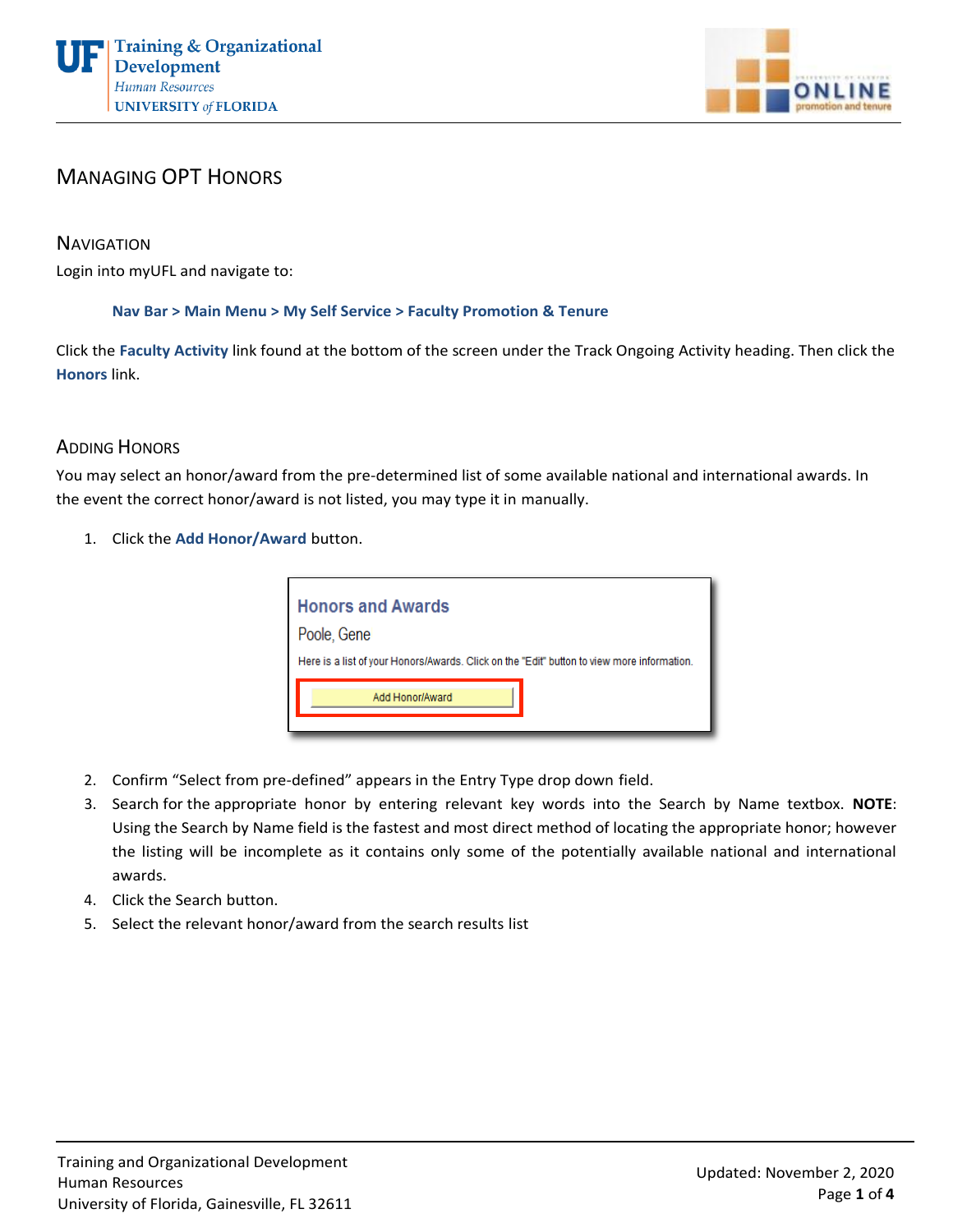

| <b>Search by Name</b>               |                                                                                  |
|-------------------------------------|----------------------------------------------------------------------------------|
| acs                                 | Search                                                                           |
| <b>Select Discipline</b><br>▸       |                                                                                  |
| <b>Discipline</b>                   |                                                                                  |
| ▶ Select Governing Body/Association |                                                                                  |
| <b>Governing</b>                    | hý                                                                               |
| <b>Body/Association</b>             |                                                                                  |
|                                     | Ħ<br>First 4.26 of 26                                                            |
| <b>Governing Body/Association</b>   | Honor/Award Name (Click to select)                                               |
| American Chemical Society           | ACS Award for Achievement in Research for the Teaching and Learning of Chemistry |
| American Chemical Society           | ACS Award for Affordable Green Chemistry                                         |
| American Chemical Society           | ACS Award for Computers in Chemical and Pharmaceutical Research                  |
| American Chemical Society           | ACS Award for Creative Advances in Environmental Science and Technology          |
| American Chemical Society           | ACS Award for Creative Invention                                                 |
| American Chemical Society           | ACS Award for Creative Research and Applications of lodine Chemistry             |
| American Chemical Society           | ACS Award for Creative Work in Fluorine Chemistry                                |
| American Chemical Society           | ACS Award for Creative Work in Synthetic Organic Chemistry                       |

Alternatively, you can search for some awards by Discipline or Governing Body/Association although these search methods tend to deliver a broader search results list.

6. Select the appropriate category of honor/award from the Category drop down field.



The honor/award will either be International, National, Regional, State or Local. Use the Local category if your honor/award is not affiliated with any of the other categories. For example, any University of Florida award will be a "Local" award.

- 7. Input the 4-digit year for which the honor/award was designated into the Year field.
- 8. Click Save button

In the event the appropriate honor/award is not listed in the pre-determined list, you may input the honor/award information manually.

1. Choose "Type My Own" from Entry Type drop down list.

|             | <b>Honors and Awards</b> |                                 |
|-------------|--------------------------|---------------------------------|
| *Entry Type |                          | Select from predefined          |
|             |                          | Select from predefined          |
|             | OPT provides             |                                 |
|             |                          | awarows norusreo coange me enin |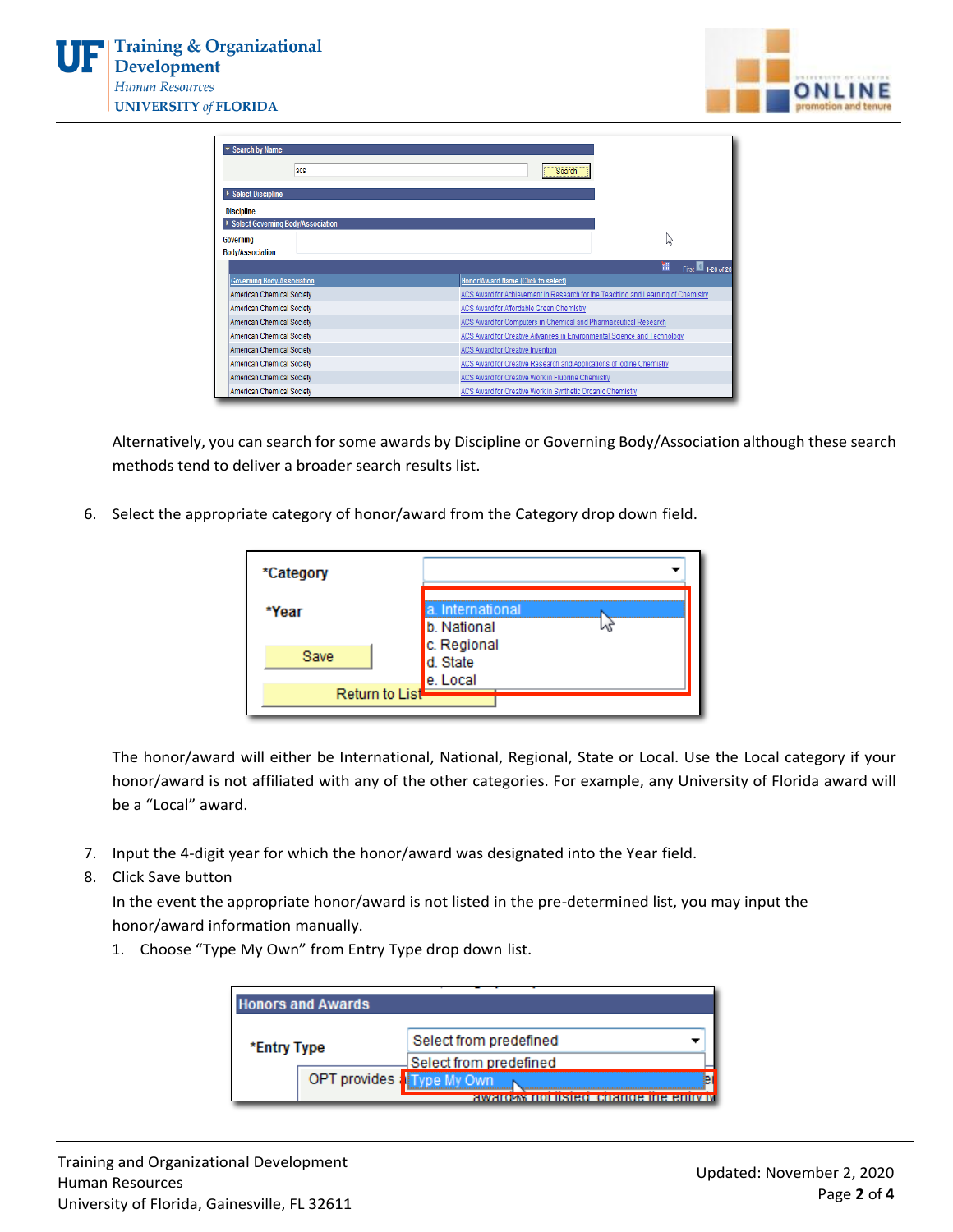

- 2. Type in the appropriate Governing Body/Association into the Governing Body/Association field.
- 3. Type in the name of the honor/award into the Honor/Award field.

Select the category of the honor/award from the Category drop down field.

- 4. Input the 4-digit year for which the honor/award was designated into the Year field.
- 5. Click Save button

## EDITING HONORS

In the event you need to change something about an honor/award, you can edit it.

1. From the Honors and Awards page, click the Edit button of honor/award you wish to edit.

| ategory:          | Year | Governing Body/Association                       | Anor/Award Name                  |      |        |
|-------------------|------|--------------------------------------------------|----------------------------------|------|--------|
| la.               | 2013 | Rockefeller Foundation, The                      | <b>Bellagio Center Residence</b> | Edit | Delete |
| <b>b</b> Motional | 0044 | College and University Drefensional Association. | 0014 OUDA UD UD Innovation Award |      | Dale   |

- 2. From the Change Honor/Award page, make any necessary changes.
- 3. Click Save again.

VIEWING ALL HONORS IN SECTION 28 OF PACKET

If you wish you can view how the list of honors/awards will appear within your packet.

1. From the Honors and Awards page, click View Honors/Award button.

| <b>Honors and Awards</b>                                                                   |                        |
|--------------------------------------------------------------------------------------------|------------------------|
| Poole, Gene                                                                                |                        |
| Here is a list of your Honors/Awards. Click on the "Edit" button to view more information. |                        |
| Add Honor/Award                                                                            | View Honors/Awards     |
|                                                                                            | Help/Instruction Guide |

- 2. Confirm data is accurate. You may print or save that document as desired.
- 3. Close the window to return to the Honor and Awards page.